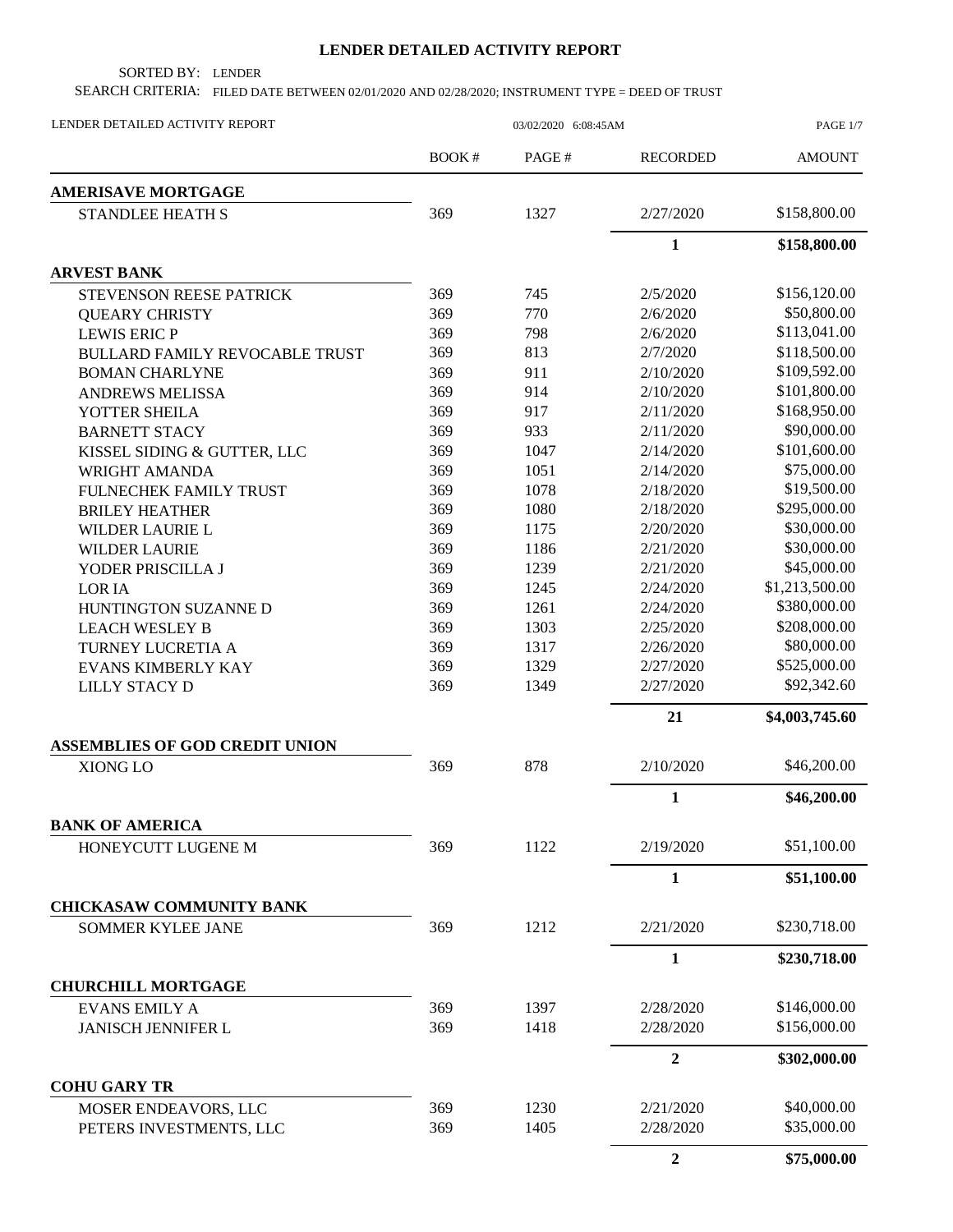| LENDER DETAILED ACTIVITY REPORT |  |
|---------------------------------|--|
|                                 |  |

03/02/2020 6:08:45AM

PAGE 2/7

|                                                              | BOOK# | PAGE# | <b>RECORDED</b>  | <b>AMOUNT</b>  |
|--------------------------------------------------------------|-------|-------|------------------|----------------|
| <b>COHU PATRICIA RAYE</b>                                    |       |       |                  |                |
| PETERS INVESTMENTS, LLC                                      | 369   | 1037  | 2/14/2020        | \$40,000.00    |
|                                                              |       |       | 1                | \$40,000.00    |
| <b>COMMUNITY BANK &amp; TRUST</b>                            |       |       |                  |                |
| <b>HARBAUGH ANNETTE</b>                                      | 369   | 897   | 2/10/2020        | \$20,000.00    |
| <b>MCCULLY ROBYN M</b>                                       | 369   | 907   | 2/10/2020        | \$102,000.00   |
| <b>STAUFFER VALERIE</b>                                      | 369   | 990   | 2/13/2020        | \$157,500.00   |
| <b>CASWELL CLARENCE</b>                                      | 369   | 1204  | 2/21/2020        | \$48,000.00    |
| <b>HARMON EVELYN</b>                                         | 369   | 1269  | 2/24/2020        | \$33,000.00    |
| <b>NOEL CRYSTAL</b>                                          | 369   | 1271  | 2/24/2020        | \$20,904.00    |
| <b>GRAHAM MIKA</b>                                           | 369   | 1276  | 2/25/2020        | \$161,600.00   |
| <b>CORY FAITH</b>                                            | 369   | 1390  | 2/28/2020        | \$150,883.00   |
|                                                              |       |       | 8                | \$693,887.00   |
| <b>COMMUNITY STATE BANK</b>                                  | 369   | 1319  | 2/26/2020        | \$2,900,000.00 |
| <b>GANDHI SHILPA</b>                                         |       |       |                  |                |
|                                                              |       |       | $\mathbf{1}$     | \$2,900,000.00 |
| <b>COMMUNTYAMERICA CREDIT UNION</b><br><b>DOWLING NATHAN</b> | 369   | 859   | 2/10/2020        | \$193,500.00   |
|                                                              |       |       | $\mathbf{1}$     | \$193,500.00   |
| <b>ENDEAVOR CAPITAL</b>                                      |       |       |                  |                |
| WILDER LAURIE L                                              | 369   | 1178  | 2/21/2020        | \$156,750.00   |
|                                                              |       |       | $\mathbf{1}$     | \$156,750.00   |
| <b>FCS FINANCIAL</b>                                         |       |       |                  |                |
| MCDERMOTT CHANTELLE                                          | 369   | 1156  | 2/20/2020        | \$280,115.00   |
| <b>LETT HALEY</b>                                            | 369   | 1334  | 2/27/2020        | \$194,395.00   |
| MOTEX, LLC                                                   | 369   | 1410  | 2/28/2020        | \$148,000.00   |
|                                                              |       |       | 3                | \$622,510.00   |
| <b>FIRST COMMUNITY BANK</b>                                  |       |       |                  |                |
| KILPATRICK ERICA N                                           | 369   | 761   | 2/5/2020         | \$119,000.00   |
| DALE PENNY L                                                 | 369   | 831   | 2/7/2020         | \$164,400.00   |
| <b>SAMMONS LEAH</b>                                          | 369   | 862   | 2/10/2020        | \$26,922.84    |
| <b>HALL AMANDA</b>                                           | 369   | 1029  | 2/14/2020        | \$86,734.00    |
| <b>BALCH LUKE</b>                                            | 369   | 1234  | 2/21/2020        | \$102,000.00   |
| STARBUCK MORGAN                                              | 369   | 1250  | 2/24/2020        | \$230,000.00   |
| <b>CHARPE CALI M</b>                                         | 369   | 1257  | 2/24/2020        | \$117,400.00   |
| HUBCO INVESTMENTS, LLC                                       | 369   | 1278  | 2/25/2020        | \$59,000.00    |
| SD HOMES, LLC                                                | 369   | 1280  | 2/25/2020        | \$10,000.00    |
|                                                              |       |       | $\boldsymbol{9}$ | \$915,456.84   |
| <b>FLANAGAN STATE BANK</b>                                   |       |       |                  |                |
| DUNSON MICHAEL J                                             | 369   | 843   | 2/7/2020         | \$231,500.00   |
|                                                              |       |       | $\mathbf{1}$     | \$231,500.00   |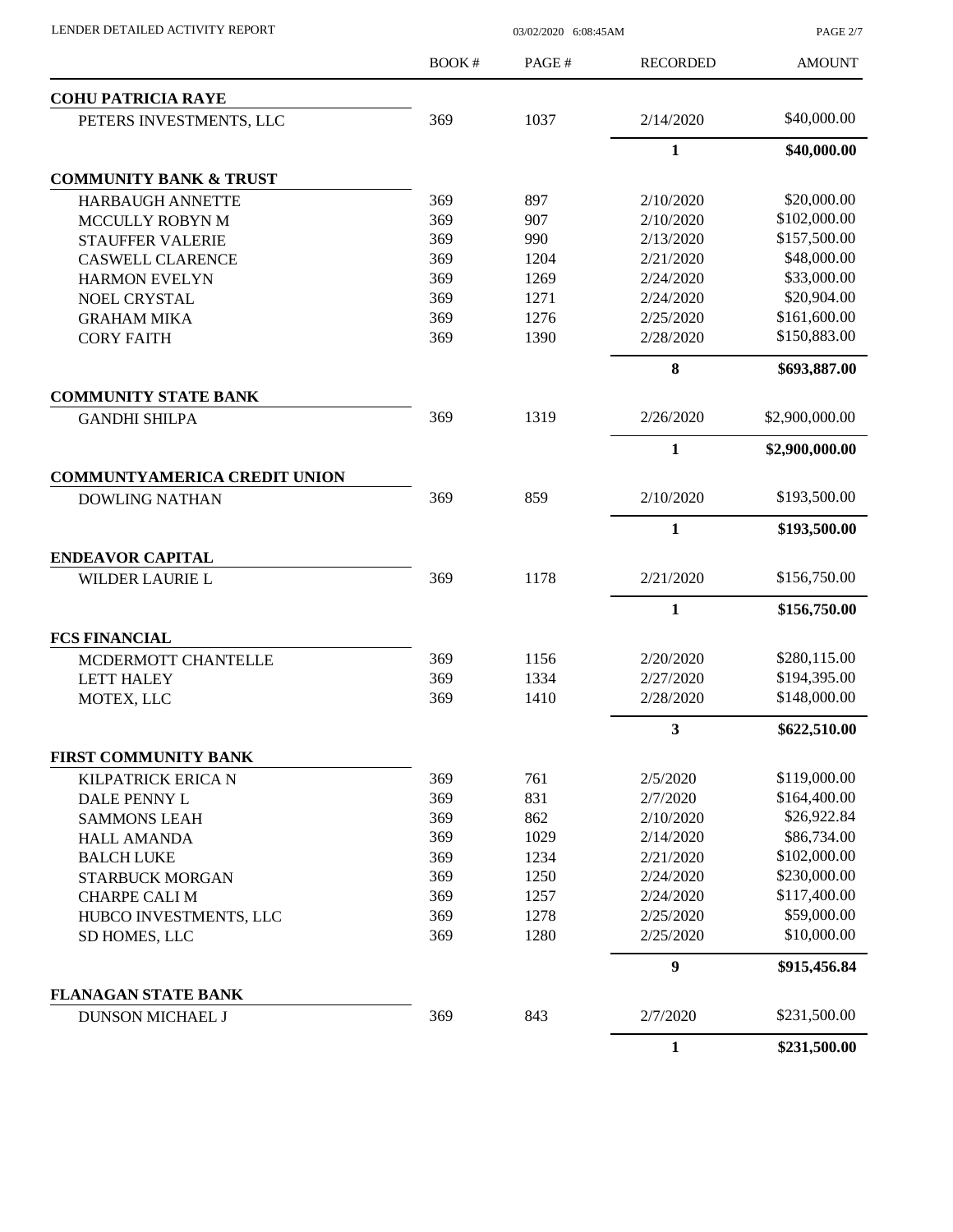PAGE 3/7

|                             | BOOK# | PAGE# | <b>RECORDED</b> | <b>AMOUNT</b>  |
|-----------------------------|-------|-------|-----------------|----------------|
| <b>FLAT BRANCH MORTGAGE</b> |       |       |                 |                |
| <b>GELLER KEITH J</b>       | 369   | 699   | 2/3/2020        | \$151,515.00   |
| <b>SMILES KRISTYN</b>       | 369   | 705   | 2/3/2020        | \$66,666.00    |
| <b>ADDINGTON SHAWN</b>      | 369   | 714   | 2/4/2020        | \$78,282.00    |
| <b>BROWN MICHAEL</b>        | 369   | 754   | 2/5/2020        | \$215,000.00   |
| SHAVER KATELYNN M           | 369   | 828   | 2/7/2020        | \$200,000.00   |
| <b>RODGERS HEATHER</b>      | 369   | 838   | 2/7/2020        | \$62,244.00    |
| <b>BRINES GAVIN</b>         | 369   | 852   | 2/10/2020       | \$169,191.00   |
| <b>HAMLIN MICHELLE</b>      | 369   | 876   | 2/10/2020       | \$235,600.00   |
| <b>SEXTON COLTER J</b>      | 369   | 882   | 2/10/2020       | \$141,523.00   |
| <b>SHANER JAMIE</b>         | 369   | 890   | 2/10/2020       | \$122,539.00   |
| <b>OBERT PATRICIA</b>       | 369   | 905   | 2/10/2020       | \$122,735.00   |
| <b>LEWIS TERESA L</b>       | 369   | 909   | 2/10/2020       | \$168,383.00   |
| <b>GOUMAZ KHANDACE R</b>    | 369   | 931   | 2/11/2020       | \$152,192.00   |
| <b>BODINE SARAH K</b>       | 369   | 984   | 2/13/2020       | \$78,634.00    |
| <b>WILSON TIMOTHY</b>       | 369   | 998   | 2/13/2020       | \$122,710.00   |
|                             | 369   | 1083  | 2/18/2020       | \$105,061.00   |
| <b>CHACON STEVEN L</b>      |       |       |                 | \$147,777.00   |
| <b>BRIDGES HEIDI</b>        | 369   | 1109  | 2/18/2020       |                |
| <b>JOHNSON BILLY</b>        | 369   | 1115  | 2/18/2020       | \$154,040.00   |
| <b>METZ MARIE E</b>         | 369   | 1161  | 2/20/2020       | \$84,961.00    |
| <b>THORNBERRY KANE</b>      | 369   | 1164  | 2/20/2020       | \$124,000.00   |
| <b>HANKE PETER</b>          | 369   | 1172  | 2/20/2020       | \$67,171.00    |
| <b>MATA LISA M</b>          | 369   | 1184  | 2/21/2020       | \$156,430.00   |
| <b>COATES DWAINE</b>        | 369   | 1200  | 2/21/2020       | \$190,285.00   |
| <b>BRIDGES HEIDI</b>        | 369   | 1213  | 2/21/2020       | \$147,777.00   |
| THORNBERRY LILLIAN R        | 369   | 1216  | 2/21/2020       | \$66,500.00    |
| <b>OUTLER JACQUELINE</b>    | 369   | 1224  | 2/21/2020       | \$74,700.00    |
| <b>EDWARDS LACI M</b>       | 369   | 1356  | 2/27/2020       | \$164,465.00   |
| <b>LEDBETTER ESTHER R</b>   | 369   | 1383  | 2/28/2020       | \$114,576.00   |
| TRULUCK LEE W               | 369   | 1385  | 2/28/2020       | \$114,000.00   |
| DUNAWAY SHAYLAH M           | 369   | 1395  | 2/28/2020       | \$84,141.00    |
|                             |       |       | 30              | \$3,883,098.00 |
| <b>FREEDOM MORTGAGE</b>     |       |       |                 |                |
| <b>HEUN PAMELA</b>          | 369   | 751   | 2/5/2020        | \$97,744.00    |
| MCDONOUGH ELIZABETH INOLA   | 369   | 985   | 2/13/2020       | \$189,658.00   |
| KNIER CHANDRA L             | 369   | 1345  | 2/27/2020       | \$142,050.00   |
|                             |       |       | 3               | \$429,452.00   |
| <b>GREAT SOUTHERN BANK</b>  |       |       |                 |                |
| WILLIAMS JACOUELINE         | 369   | 1132  | 2/19/2020       | \$40,000.00    |
|                             |       |       | $\mathbf{1}$    | \$40,000.00    |
| <b>GUARANTY BANK</b>        |       |       |                 |                |
| <b>BOSLEY SHERYLE A</b>     | 369   | 716   | 2/4/2020        | \$153,360.00   |
| <b>INGRAM CHERYL D</b>      | 369   | 822   | 2/7/2020        | \$22,000.00    |
| <b>NEW AMANDA</b>           | 369   | 1145  | 2/19/2020       | \$177,025.00   |
| <b>SCHUBERT PAULINE</b>     | 369   | 1148  | 2/20/2020       | \$102,017.00   |
| <b>FARMER BILLY</b>         | 369   | 1393  | 2/28/2020       | \$210,123.00   |
| MOLANDCO, INC               | 369   | 1414  | 2/28/2020       | \$2,203,000.00 |
|                             |       |       | 6               | \$2,867,525.00 |
| <b>HEATER LEWIS L TR</b>    |       |       |                 |                |
| MCCULLY AARON D             | 369   | 1360  | 2/27/2020       | \$59,310.00    |
|                             |       |       | $\mathbf{1}$    | \$59,310.00    |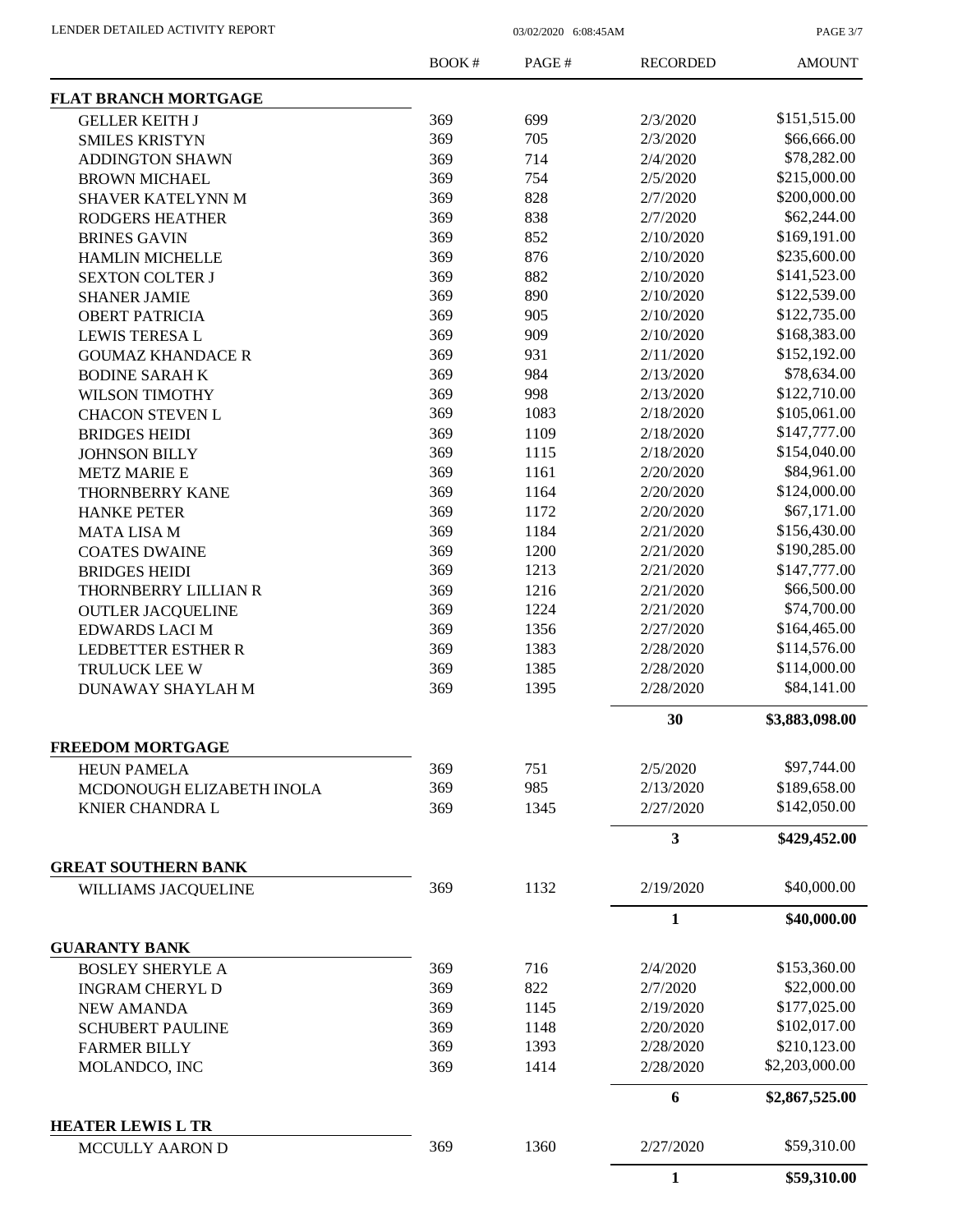| LENDER DETAILED ACTIVITY REPORT         | 03/02/2020 6:08:45AM |       |                  | PAGE 4/7      |
|-----------------------------------------|----------------------|-------|------------------|---------------|
|                                         | BOOK#                | PAGE# | <b>RECORDED</b>  | <b>AMOUNT</b> |
| <b>HEATER MARYLIN F TR</b>              |                      |       |                  |               |
| WILLIAMS DANIELLE A                     | 369                  | 1360  | 2/27/2020        | \$59,310.00   |
|                                         |                      |       | 1                | \$59,310.00   |
| <b>KRUSE CAROL</b>                      |                      |       |                  |               |
| LIVCO, LLC                              | 369                  | 936   | 2/11/2020        | \$27,500.00   |
|                                         |                      |       | $\mathbf{1}$     | \$27,500.00   |
| <b>KRUSE DENNY</b>                      |                      |       |                  |               |
| LIVCO, LLC                              | 369                  | 936   | 2/11/2020        | \$27,500.00   |
|                                         |                      |       | $\mathbf{1}$     | \$27,500.00   |
| <b>LAWMAN JANICE</b>                    |                      |       |                  |               |
| <b>HASKINS DENISE</b>                   | 369                  | 880   | 2/10/2020        | \$24,000.00   |
|                                         |                      |       | $\mathbf{1}$     | \$24,000.00   |
| <b>LEADERONE FINANCIAL</b>              |                      |       |                  |               |
| <b>BRIXEY STACIE</b>                    | 369                  | 934   | 2/11/2020        | \$137,464.00  |
|                                         |                      |       | $\mathbf{1}$     | \$137,464.00  |
| <b>LOANDEPOT.COM</b>                    |                      |       |                  |               |
| <b>CRAIG SUSAN L</b>                    | 369                  | 768   | 2/6/2020         | \$155,000.00  |
|                                         |                      |       | $\mathbf{1}$     | \$155,000.00  |
| <b>MAILES FAMILY TRUST</b>              |                      |       |                  |               |
| PETERS INVESTMENTS, LLC                 | 369                  | 1040  | 2/14/2020        | \$15,000.00   |
|                                         |                      |       | $\mathbf{1}$     | \$15,000.00   |
| <b>MID-MISSOURI BANK</b>                |                      |       |                  |               |
| <b>FRIEND KAILEY</b>                    | 369                  | 1125  | 2/19/2020        | \$115,000.00  |
|                                         |                      |       | 1                | \$115,000.00  |
| MISSOURI HOUSING DEVELOPMENT COMMISSION |                      |       |                  |               |
| <b>OBERT PATRICIA</b>                   | 369                  | 906   | 2/10/2020        | \$4,909.40    |
| <b>BODINE SARAH K</b>                   | 369                  | 989   | 2/13/2020        | \$3,145.36    |
| <b>CHACON STEVEN L</b>                  | 369                  | 1084  | 2/18/2020        | \$4,202.44    |
| <b>BRIXEY STACIE</b>                    | 369                  | 1165  | 2/20/2020        | \$5,498.56    |
| <b>MATA LISA M</b>                      | 369                  | 1336  | 2/27/2020        | \$6,257.20    |
|                                         |                      |       | 5                | \$24,012.96   |
| MISSOURI MORTGAGE SERVICES              |                      |       |                  |               |
| <b>CRANDALL RYAN E</b>                  | 369                  | 1010  | 2/13/2020        | \$71,818.00   |
| <b>GREEN AMANDA J</b>                   | 369                  | 1053  | 2/14/2020        | \$266,666.00  |
|                                         |                      |       | $\boldsymbol{2}$ | \$338,484.00  |
| MORTAGE SOLUTIONS OF COLORADO           |                      |       |                  |               |
| <b>SAMPSON ASHLEY</b>                   | 369                  | 1111  | 2/18/2020        | \$129,900.00  |
|                                         |                      |       | $\mathbf{1}$     | \$129,900.00  |
| MORTGAGE RESEARCH CENTER                |                      |       |                  |               |
| HURL PAULA C                            | 369                  | 1365  | 2/27/2020        | \$368,486.00  |
|                                         |                      |       | $\mathbf{1}$     | \$368,486.00  |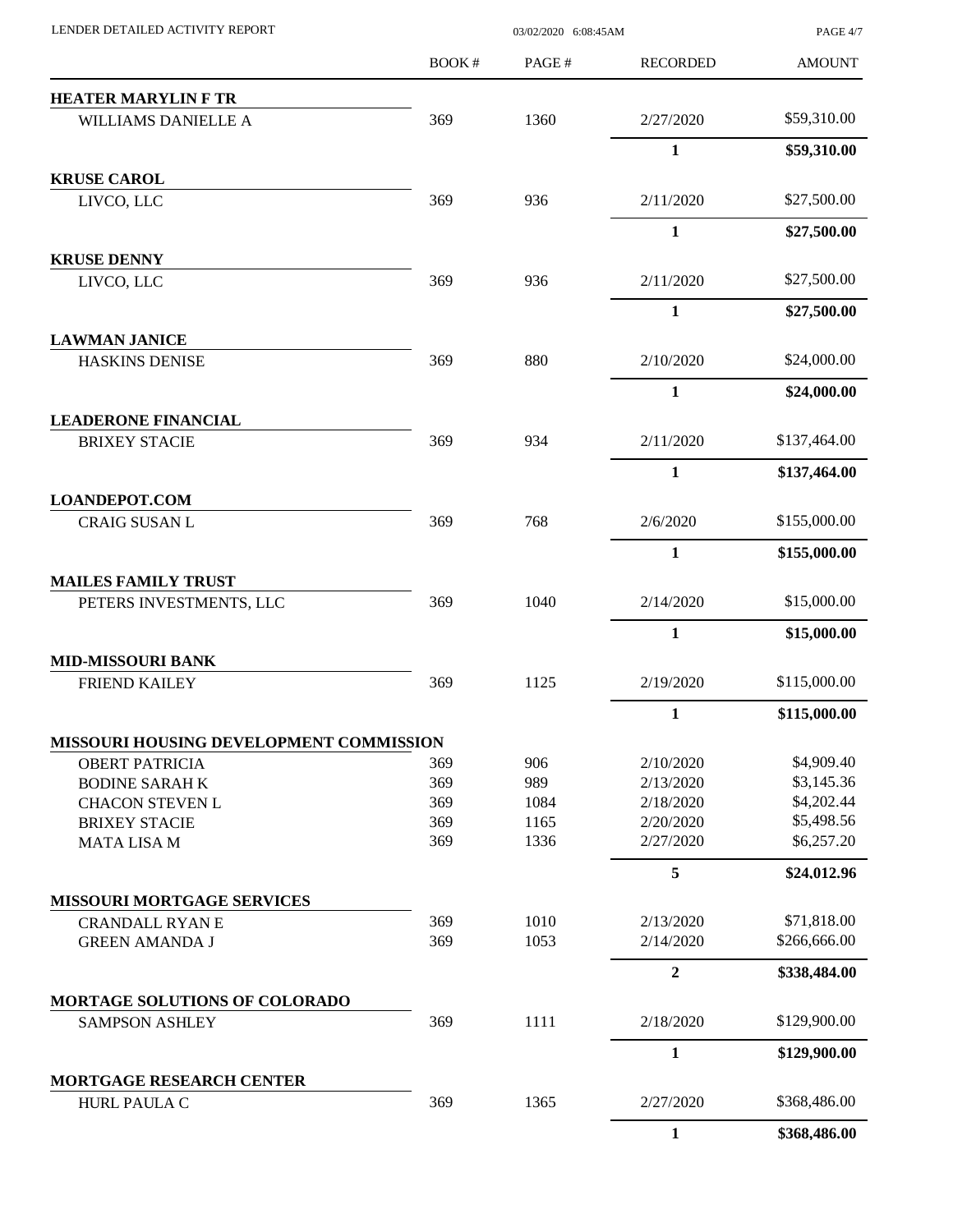PAGE 5/7

|                                                  | BOOK# | PAGE# | <b>RECORDED</b>         | <b>AMOUNT</b>  |
|--------------------------------------------------|-------|-------|-------------------------|----------------|
| <b>NEWREZ</b>                                    |       |       |                         |                |
| <b>HAVILAND SUSAN DENISE</b>                     | 369   | 893   | 2/10/2020               | \$265,000.00   |
| <b>MAIZE SHANNA M</b>                            | 369   | 895   | 2/10/2020               | \$41,400.00    |
|                                                  |       |       | $\overline{2}$          | \$306,400.00   |
| <b>NORTHPOINTE BANK</b>                          |       |       |                         |                |
| <b>MUTZ AARON R</b>                              | 369   | 1273  | 2/25/2020               | \$179,500.00   |
|                                                  |       |       | $\mathbf{1}$            | \$179,500.00   |
| <b>OAKSTAR BANK</b>                              |       |       |                         |                |
| <b>DAVIS KIMBERLY SUE</b>                        | 369   | 794   | 2/6/2020                | \$423,092.00   |
| LEDFORD CONSTRUCTION & DEVELOPMENT (             | 369   | 1119  | 2/18/2020               | \$153,000.00   |
| <b>CARROLL COLLEEN</b>                           | 369   | 1247  | 2/24/2020               | \$150,000.00   |
|                                                  |       |       | $\overline{\mathbf{3}}$ | \$726,092.00   |
| <b>OLD MISSOURI BANK</b>                         |       |       |                         |                |
| <b>SCHROEDER BRENNA</b>                          | 369   | 1098  | 2/18/2020               | \$63,243.20    |
|                                                  |       |       | $\mathbf{1}$            | \$63,243.20    |
| PENNYMAC LOAN SERVICES<br><b>COMER MIRANDA L</b> | 369   | 1059  | 2/14/2020               | \$251,200.00   |
|                                                  |       |       | 1                       | \$251,200.00   |
| PEOPLES BANK                                     |       |       |                         |                |
| WHITEKILLER NATHAN R                             | 369   | 860   | 2/10/2020               | \$142,400.00   |
| <b>MOSER HAYLEY</b>                              | 369   | 892   | 2/10/2020               | \$59,500.00    |
| <b>DURBIN ROSE</b>                               | 369   | 1055  | 2/14/2020               | \$100,000.00   |
| HENRY LAND & CATTLE LLC                          | 369   | 1126  | 2/19/2020               | \$55,750.00    |
| <b>EVANS CHRISTIE D</b>                          | 369   | 1240  | 2/24/2020               | \$227,200.00   |
|                                                  |       |       | 5                       | \$584,850.00   |
| PINNACLE BANK                                    |       |       |                         |                |
| <b>DURBIN AVA M</b>                              | 369   | 1064  | 2/14/2020               | \$125,700.00   |
| PORTER LAUREN C                                  | 369   | 1146  | 2/20/2020               | \$121,500.00   |
| MILLSPAUGH MELISSA                               | 369   | 1321  | 2/26/2020               | \$350,000.00   |
| PORTER KENDON R TR                               | 369   | 1342  | 2/27/2020               | \$392,000.00   |
| <b>BUTLER CHRISTOPHER B</b>                      | 369   | 1416  | 2/28/2020               | \$154,000.00   |
|                                                  |       |       | 5                       | \$1,143,200.00 |
| <b>QUICKEN LOANS</b>                             |       |       |                         |                |
| <b>SMITH CHRISTA</b>                             | 369   | 743   | 2/5/2020                | \$202,000.00   |
| <b>ENGLISH CHRISTY D</b>                         | 369   | 765   | 2/5/2020                | \$198,000.00   |
| WOODWARD CRYSTAL J                               | 369   | 767   | 2/6/2020                | \$120,000.00   |
| <b>MARTIN SHARLA LARAY</b>                       | 369   | 811   | 2/7/2020                | \$179,143.00   |
| <b>DANIELS CURTIS D</b>                          | 369   | 854   | 2/10/2020               | \$228,600.00   |
| <b>SNIDER CHARLES</b>                            | 369   | 855   | 2/10/2020               | \$95,389.00    |
| <b>ENGBERG FRED PETE</b>                         | 369   | 927   | 2/11/2020               | \$212,500.00   |
| KOHLER MICHELE                                   | 369   | 1050  | 2/14/2020               | \$114,000.00   |
| <b>JOSE NANETTE D</b>                            | 369   | 1309  | 2/26/2020               | \$117,422.00   |
|                                                  |       |       | 9                       | \$1,467,054.00 |
| <b>RANDOLPH REX L TR</b>                         |       |       |                         |                |
| BCWC, LLC                                        | 369   | 697   | 2/3/2020                | \$70,000.00    |
|                                                  |       |       | $\mathbf{1}$            | \$70,000.00    |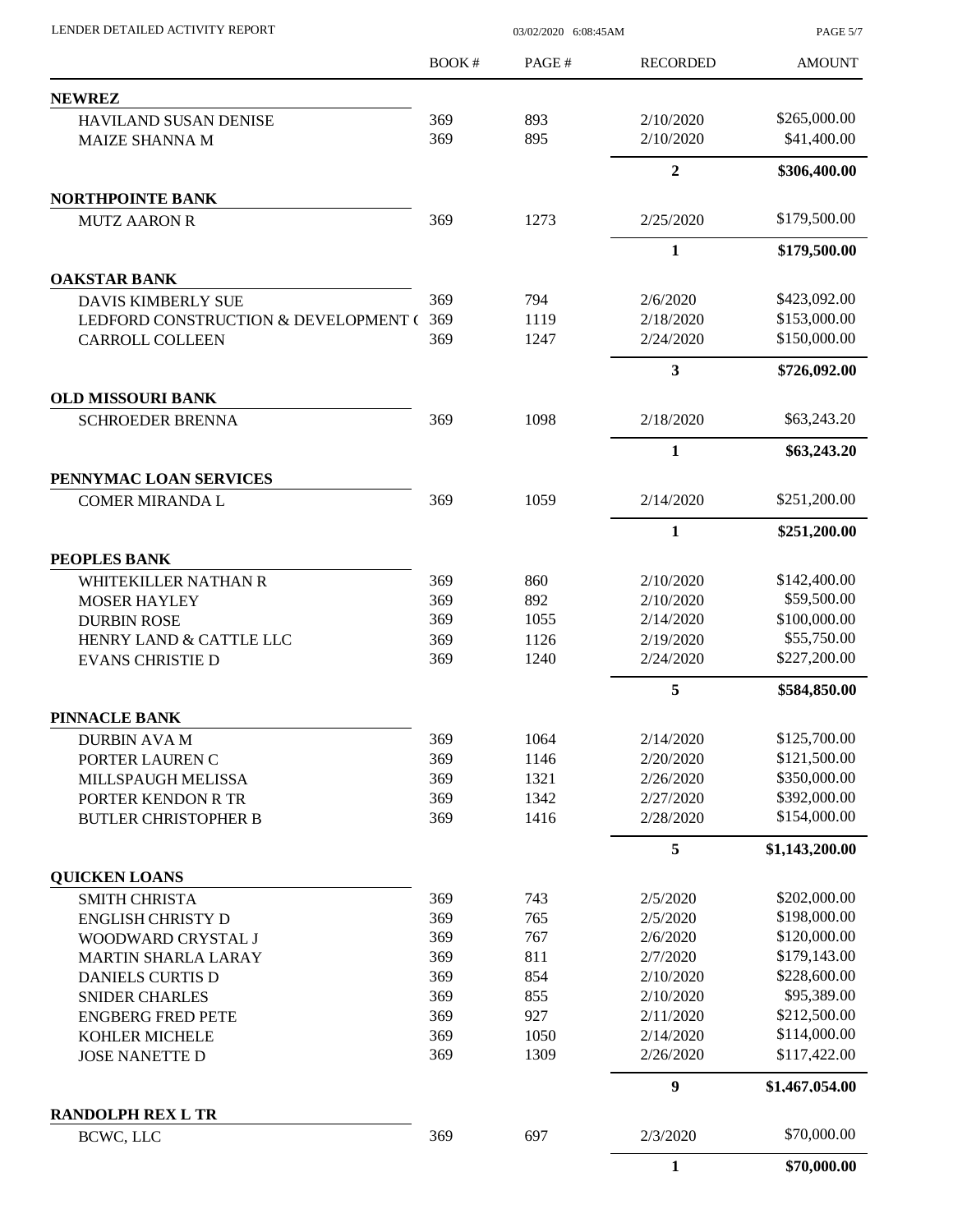| LENDER DETAILED ACTIVITY REPORT            | 03/02/2020 6:08:45AM |       |                         | PAGE 6/7       |
|--------------------------------------------|----------------------|-------|-------------------------|----------------|
|                                            | BOOK#                | PAGE# | <b>RECORDED</b>         | <b>AMOUNT</b>  |
| ROYAL UNITED MORTGAGE                      |                      |       |                         |                |
| <b>SMITH DRINDA A</b>                      | 369                  | 692   | 2/3/2020                | \$49,000.00    |
|                                            |                      |       | $\mathbf{1}$            | \$49,000.00    |
| <b>SECURITY BANK OF SOUTHWEST MISSOURI</b> |                      |       |                         |                |
| <b>ALLEN MAGGIE</b>                        | 369                  | 731   | 2/4/2020                | \$48,000.00    |
| <b>4 STATE PROPERTY BROTHERS, LLC</b>      | 369                  | 1258  | 2/24/2020               | \$100,000.00   |
| <b>4 STATE PROPERTY BROTHERS, LLC</b>      | 369                  | 1259  | 2/24/2020               | \$76,000.00    |
|                                            |                      |       | $\overline{\mathbf{3}}$ | \$224,000.00   |
| <b>SHERWOOD COMMUNITY BANK</b>             |                      |       |                         |                |
| PAGE CHAD E                                | 369                  | 1347  | 2/27/2020               | \$69,727.00    |
|                                            |                      |       | 1                       | \$69,727.00    |
| <b>SIMMONS BANK</b>                        |                      |       |                         |                |
| <b>BURTON LEONARD</b>                      | 369                  | 900   | 2/10/2020               | \$139,125.00   |
|                                            |                      |       | $\mathbf{1}$            | \$139,125.00   |
| SONNY FLAT INVESTMENTS, LLC                |                      |       |                         |                |
| <b>DUNCAN AARON RAY</b>                    | 369                  | 695   | 2/3/2020                | \$33,000.00    |
|                                            |                      |       | $\mathbf{1}$            | \$33,000.00    |
| <b>SOUTHWEST MISSOURI BANK</b>             |                      |       |                         |                |
| <b>SHOCKLEY JOE</b>                        | 369                  | 708   | 2/3/2020                | \$43,500.00    |
| <b>SASSER DAWN</b>                         | 369                  | 712   | 2/4/2020                | \$95,000.00    |
| <b>GREER SUZANNE</b>                       | 369                  | 741   | 2/4/2020                | \$84,000.00    |
| <b>BRIDGES REBECCA</b>                     | 369                  | 752   | 2/5/2020                | \$16,000.00    |
| <b>BURR TINA G</b>                         | 369                  | 762   | 2/5/2020                | \$168,000.00   |
| <b>DRAKE RICKY G</b>                       | 369                  | 833   | 2/7/2020                | \$35,000.00    |
| CONNELL JORDAN N                           | 369                  | 846   | 2/7/2020                | \$176,400.00   |
| TRENARY LINDA L                            | 369                  | 1063  | 2/14/2020               | \$65,295.00    |
| <b>ENSLOW MELISSA</b>                      | 369                  | 1088  | 2/18/2020               | \$76,000.00    |
| <b>BLACK LANA KAY</b>                      | 369                  | 1089  | 2/18/2020               | \$20,000.00    |
| MORGAN BRIAN EDWARD                        | 369                  | 1117  | 2/18/2020               | \$64,685.00    |
| <b>CHILTON MICHAEL T</b>                   | 369                  | 1187  | 2/21/2020               | \$10,000.00    |
| <b>CRISMON PATSY L TR</b>                  | 369                  | 1189  | 2/21/2020               | \$398,000.00   |
| HURN MICHAEL                               | 369                  | 1226  | 2/21/2020               | \$112,000.00   |
| <b>BRADLEY PARVA N M</b>                   | 369                  | 1267  | 2/24/2020               | \$67,000.00    |
| <b>KELLY GAYLEN</b>                        | 369                  | 1291  | 2/25/2020               | \$42,000.00    |
| MCCOLLUM BRENDA ANN                        | 369                  | 1343  | 2/27/2020               | \$53,000.00    |
| <b>HOOD RODNEY R</b>                       | 369                  | 1344  | 2/27/2020               | \$50,000.00    |
|                                            |                      |       | 18                      | \$1,575,880.00 |
| THE CORNERSTONE BANK                       |                      |       |                         |                |
| PATRICK JESSICA                            | 369                  | 1027  | 2/14/2020               | \$65,000.00    |
| DE GAITAN VERNOICA                         | 369                  | 1218  | 2/21/2020               | \$89,000.00    |
|                                            |                      |       | $\overline{2}$          | \$154,000.00   |